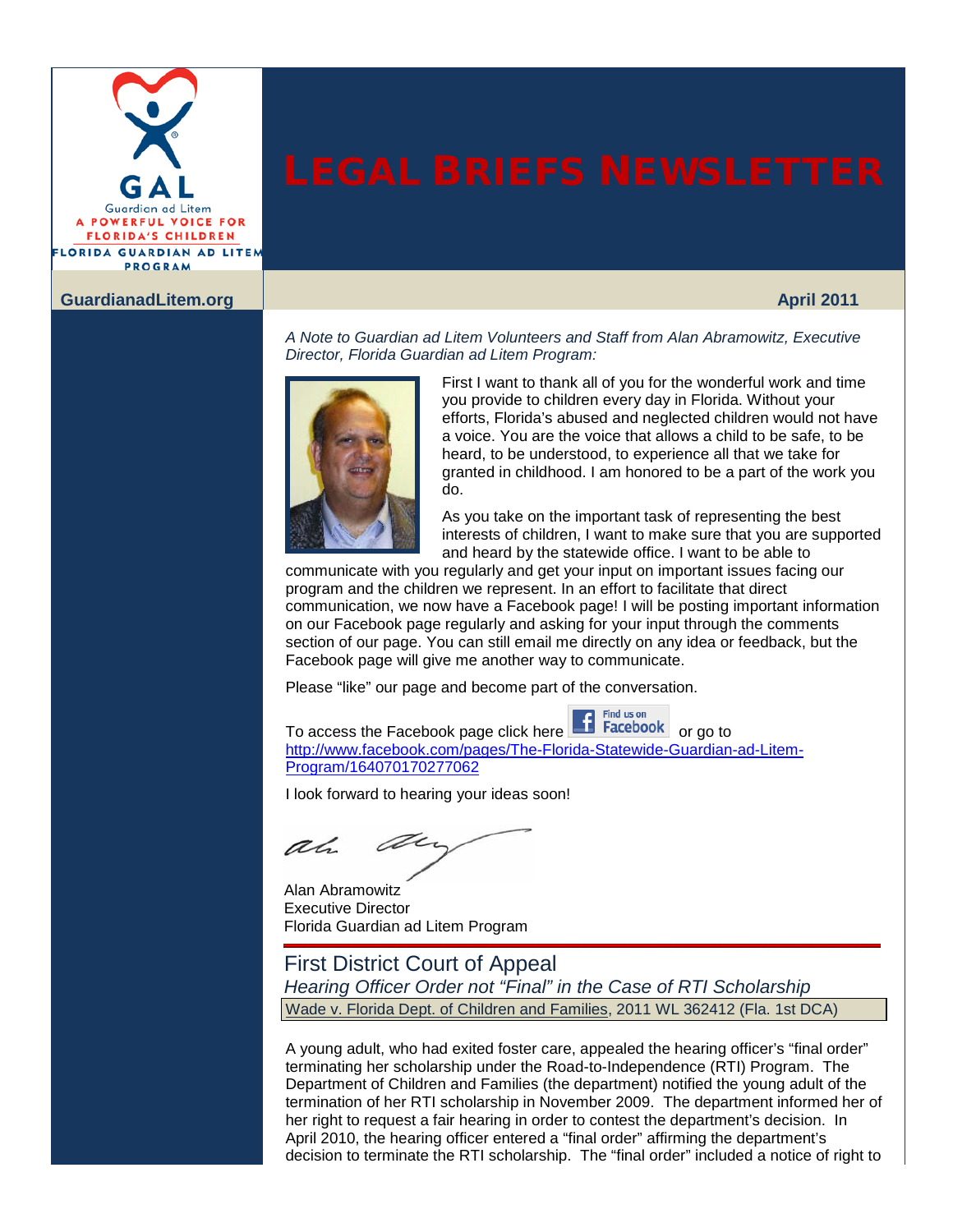appeal and young adult filed a notice of appeal seeking review of the hearing officer's order.

The First District Court of Appeal (First DCA) held that the order was not a "final order." ["Section 409.1451\(5\)\(e\)2](http://www.leg.state.fl.us/Statutes/index.cfm?App_mode=Display_Statute&Search_String=&URL=0400-0499/0409/Sections/0409.1451.html) provides that the procedure "must be readily available to young adults, must provide timely decisions, and *must provide an appeal to the Secretary of Children and Family Services* " (emphasis added). The statute also expressly states that "[t]he decision of the secretary constitutes final agency action and is reviewable by the court as provided in [§120.68."](http://www.leg.state.fl.us/Statutes/index.cfm?App_mode=Display_Statute&Search_String=&URL=0100-0199/0120/Sections/0120.68.html) [§ 409.1451\(5\)\(e\)2.,](http://www.leg.state.fl.us/Statutes/index.cfm?App_mode=Display_Statute&Search_String=&URL=0400-0499/0409/Sections/0409.1451.html) Fla. Stat." In this case, the hearing officer's order was not a final agency action (the administrative process for RTI cases was not complete) and therefore the First DCA lacked jurisdiction to consider the appeal.

The First DCA dismissed the appeal without prejudice to allow an appeal of a final order entered by the Secretary of the department.



Second District Court of Appeal *Permanent Guardianship – Clearly Defined Visitation* In re A.N., 55 So.3d 685 (Fla. 2d DCA 2011)

The father appealed the trial court's order placing his daughter in permanent guardianship with the stepfather. The Second District Court (Second DCA) affirmed the trial court's order placing the child in permanent guardianship with the stepfather. However, the Second DCA remanded the order in part, because the order only required the parties to set up an agreed upon visitation schedule. The Second DCA held that given the animosity between the parties this may be difficult and the court should determine a clear visitation and contact schedule.



*Permanent Guardianship – Clearly Defined Visitation* In re J.R.C., 2011 WL 96512 (Fla. 2d DCA)

The mother appealed the trial court's order placing her children in permanent guardianship. The Second District Court of Appeal upheld the trial court's order but stated that the trial court's order is required to "[s]pecify the frequency and nature of visitation or contact between" the children and their mother, as mandated by statute. See [§ 39.6221](http://web2.westlaw.com/find/default.wl?tf=-1&rs=WLW11.04&fn=_top&sv=Split&docname=FLSTS39.6221&tc=-1&pbc=ADD12F31&ordoc=2024358366&findtype=L&db=1000006&vr=2.0&rp=%2ffind%2fdefault.wl&mt=Westlaw)[\(2\)\(c\).](http://www.leg.state.fl.us/Statutes/index.cfm?App_mode=Display_Statute&Search_String=&URL=0000-0099/0039/Sections/0039.6221.html)



## *GAL Not to be Appointed to Criminal Cases*

Statewide Guardian Ad Litem Office v. Office of State Attorney Twentieth Judicial Circuit, 55 So.3d 747(Fla. 2d DCA 2011)

The Statewide Guardian ad Litem Office (GAL) sought certiorari review of numerous orders denying motions to discharge the GAL in the Twentieth Judicial Circuit (20<sup>th</sup>) as guardians ad litem in certain criminal proceedings. The  $20<sup>th</sup>$  appointed these guardians under §914.17(1) Fla. Stat. (1990) which "mandates the appointment of a 'guardian ad litem or other advocate' in any criminal proceeding in which a child is a victim or witness of such abuse. The circuit court enters these orders without a hearing because the appointment of the guardian ad litem is mandatory and there has been no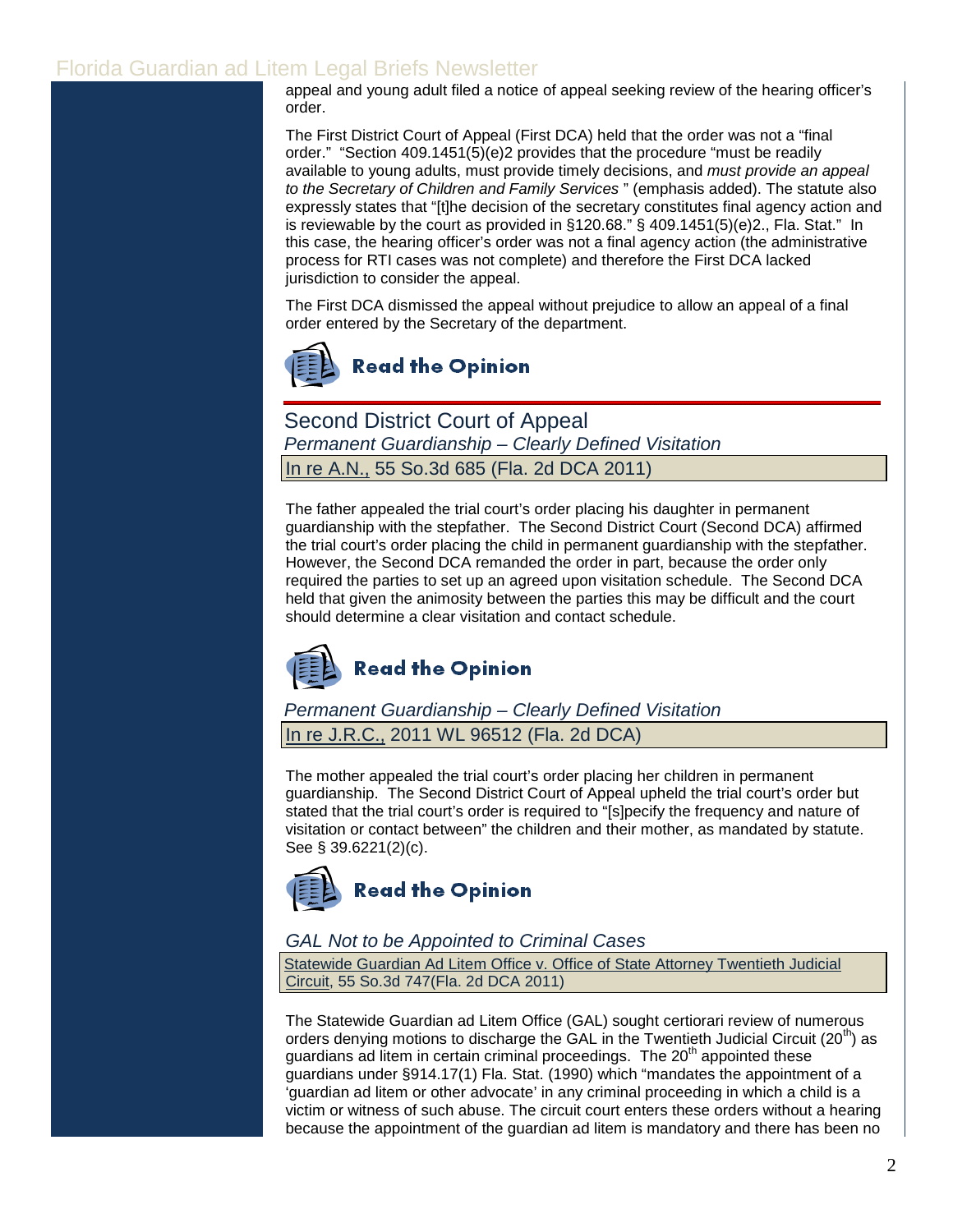practical need for a hearing." When the  $20<sup>th</sup>$  began appointing guardians ad litem in these cases, the program was under the jurisdiction of the judiciary. However, when the GAL was created in 2003, the Legislature expressly concluded that judicial supervision of the program created a "perceived conflict of interest."

The Second District Court of Appeal (Second DCA) held that the newly created GAL was no longer under the judiciary branch but acted under the executive branch and therefore the "circuit court can no longer compel the Statewide GAL to appear and assist children in the absence of a statute that gives the court such authority over an agency in another branch of government. *See* art. II, § 3, Fla. Const".

The Second DCA granted the petition for writ of certiorari.



Third District Court of Appeal *Parents Must Have Notice Regarding Constructive Consent* B.S. v. Department of Children & Family Services, 2011 WL 1135325 (Fla. 3d DCA)

The mother appealed the trial court's order terminating her parental rights by "constructive consent" or failure to appear which was ordered pursuant to § [39.801\(3\)\(d\), Fla. Stat. \(2010\).](http://www.leg.state.fl.us/Statutes/index.cfm?App_mode=Display_Statute&Search_String=&URL=0000-0099/0039/Sections/0039.801.html) The Third District Court of Appeal reversed the trial court's order terminating the mother's parental rights because the trial court did not warn the mother that her failure to appear would result in the termination of parental rights as required by statute. [§ 39.801\(3\)\(d\).](http://www.leg.state.fl.us/Statutes/index.cfm?App_mode=Display_Statute&Search_String=&URL=0000-0099/0039/Sections/0039.801.html)



# **Read the Opinion**

# Fourth District Court of Appeal

*Surrender Documents Must be Filed with the Court*

T.H. v. Department of Children and Families, 2011 WL 1004620 (Fla. 4th DCA)

The mother appealed the trial court's order denying her motion to set aside her consent to termination of parental rights. The mother intended to file consent to voluntarily surrender her children if the children were placed with her aunt in Tennessee. The mother argued she should be able to withdraw her consent because the children were not placed with her aunt and the surrender documents were never filed with the court. During the hearing the mother's attorney indicated that she had the surrender documents but was going to hold them until "everything has been approved and then I am supposed to file these with the Court." The surrender documents were never filed with the court.

The Fourth District Court of Appeal (Fourth DCA) held that "because the written surrenders were neither filed, nor examined, to determine if they comported with the statutory requirements" the trial court erred in terminating the mother's parental rights under [§ 39.806\(1\)\(a\)\(1\).](http://www.leg.state.fl.us/Statutes/index.cfm?App_mode=Display_Statute&Search_String=&URL=0000-0099/0039/Sections/0039.806.html) "Without the surrender documents, there is no evidence as to what was contained within them or whether they were properly executed as required b[y](http://www.leg.state.fl.us/Statutes/index.cfm?App_mode=Display_Statute&Search_String=&URL=0000-0099/0039/Sections/0039.806.html) [section 39.806](http://web2.westlaw.com/find/default.wl?tf=-1&rs=WLW11.04&fn=_top&sv=Split&docname=FLSTS39.806&tc=-1&pbc=C396D961&ordoc=2024844834&findtype=L&db=1000006&vr=2.0&rp=%2ffind%2fdefault.wl&mt=Westlaw)[\(1\)\(a\)\(1\)."](http://www.leg.state.fl.us/Statutes/index.cfm?App_mode=Display_Statute&Search_String=&URL=0000-0099/0039/Sections/0039.806.html)

The Fourth DCA reversed and remanded the case with directions.



*Dependency Order Requirements* E.B. v. Department of Children & Families,54 So.3d 1090 (Fla. 4th DCA 2011)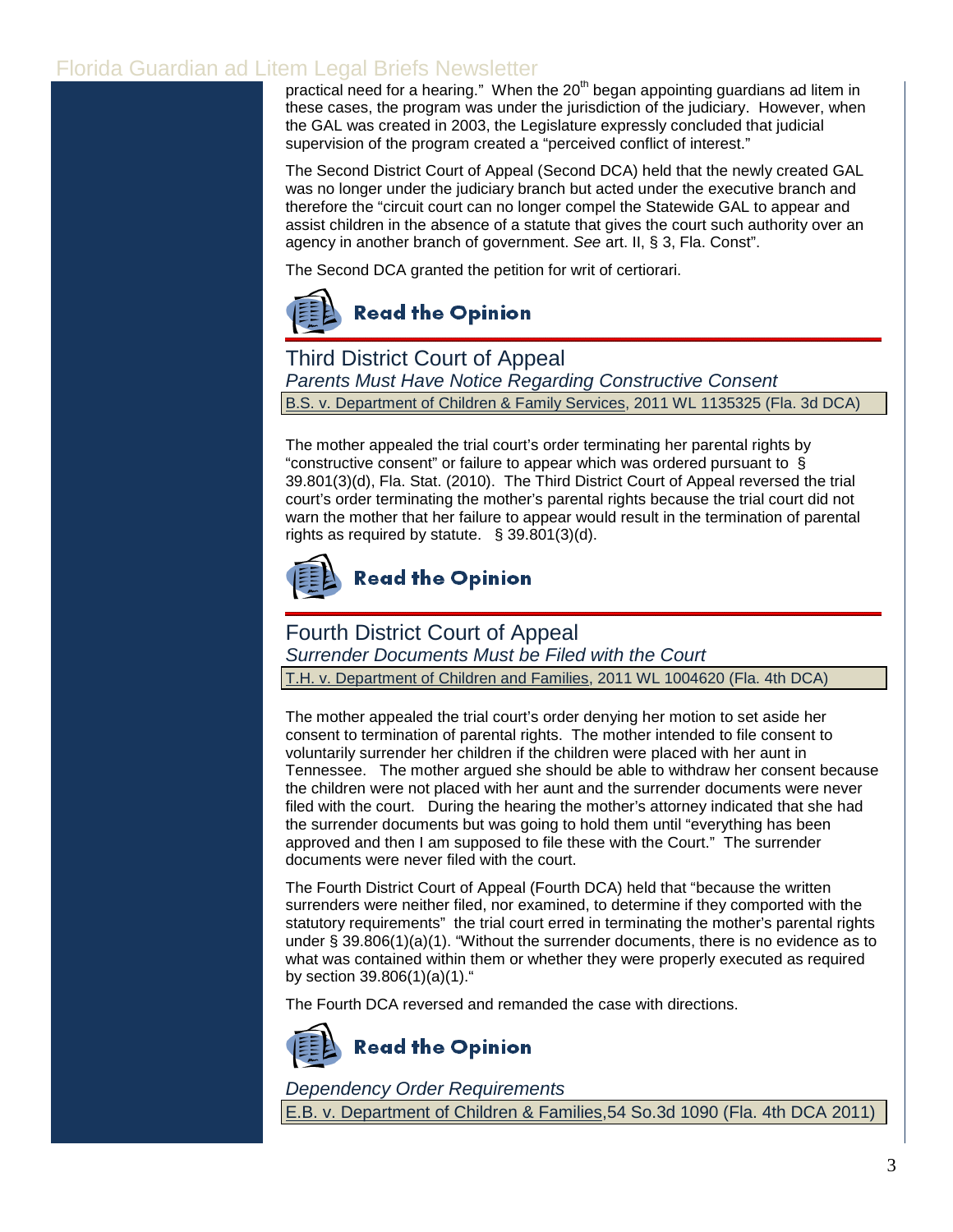The father appealed the trial court's order finding the child dependent as to the mother based on her consent after mediation. The father argues that Florida [Rule of Juvenile](http://www.floridabar.org/TFB/TFBResources.nsf/Attachments/E2AD7DEF01F6F90685256B29004BFA7E/$FILE/Juvenile.pdf?OpenElement)  [Procedure 8.332](http://web2.westlaw.com/find/default.wl?tf=-1&rs=WLW11.04&fn=_top&sv=Split&docname=FLSTJUVPR8.332&tc=-1&pbc=32D9238D&ordoc=2024749139&findtype=L&db=1000006&vr=2.0&rp=%2ffind%2fdefault.wl&mt=Westlaw) requires that the trial court's order must "stating the legal basis for a finding of dependency, specifying the facts upon which the finding of dependency is based, and stating whether the court made the finding by a preponderance of the evidence or by clear and convincing evidence." Because the trial court's order fails to comply with the rule, the Fourth District Court of Appeal reversed the trial court's order.



## *ICPC – Best Interest v. Technical Compliance*

R.F. v. Department of Children and Families, 50 So.3d 1243 (Fla. 4th DCA 2011)

The child petitioned the court for writ of certiorari in response to the trial court's order granting the Department of Children and Families' (the department) motion to return the child to Florida because his continued stay in New York was in violation of the Interstate Compact on the Placement of Children (ICPC)[. § 409.401, Fla. Stat. \(2010\).](http://www.leg.state.fl.us/Statutes/index.cfm?App_mode=Display_Statute&Search_String=&URL=0400-0499/0409/Sections/0409.401.html)  The Fourth District Court of Appeal (Fourth DCA) granted the child's writ of certiorari and quashed the trial court's order requiring the child to return to Florida. The 17 year old child visited his uncle in New York and decided that he wanted to stay. Through a private adoption agency the uncle had a positive home study and expressed his desire for the child to stay with him. However, the ICPC process was not completed.

The Fourth DCA held that the dependency court must look at the best interests of the child and technical noncompliance with the ICPC cannot override the child's best interest. "Even if an out-of-state placement does not strictly comply with the ICPC, a court may allow the child to remain in the out-of-state placement during the ICPC process if it is in the child's best interest. See [H.P. v. Dept. of Children and Families,](http://web2.westlaw.com/find/default.wl?tf=-1&rs=WLW11.04&referencepositiontype=S&serialnum=2003072368&fn=_top&sv=Split&referenceposition=586&pbc=FD83FD24&tc=-1&ordoc=2024464399&findtype=Y&db=735&vr=2.0&rp=%2ffind%2fdefault.wl&mt=Westlaw) [838 So.2d 583, 586–87 \(Fla. 5th DCA 2003\);](http://web2.westlaw.com/find/default.wl?tf=-1&rs=WLW11.04&referencepositiontype=S&serialnum=2003072368&fn=_top&sv=Split&referenceposition=586&pbc=FD83FD24&tc=-1&ordoc=2024464399&findtype=Y&db=735&vr=2.0&rp=%2ffind%2fdefault.wl&mt=Westlaw) see also [Dept. of Children and Families](http://web2.westlaw.com/find/default.wl?tf=-1&rs=WLW11.04&referencepositiontype=S&serialnum=2022916834&fn=_top&sv=Split&referenceposition=964&pbc=FD83FD24&tc=-1&ordoc=2024464399&findtype=Y&db=3926&vr=2.0&rp=%2ffind%2fdefault.wl&mt=Westlaw)  v. T.T., [42 So.3d 962, 964 \(Fla. 5th DCA 2010\);](http://web2.westlaw.com/find/default.wl?tf=-1&rs=WLW11.04&referencepositiontype=S&serialnum=2022916834&fn=_top&sv=Split&referenceposition=964&pbc=FD83FD24&tc=-1&ordoc=2024464399&findtype=Y&db=3926&vr=2.0&rp=%2ffind%2fdefault.wl&mt=Westlaw) In re J.D., [35 So.3d 145 \(Fla. 2d DCA](http://web2.westlaw.com/find/default.wl?tf=-1&rs=WLW11.04&serialnum=2022148316&fn=_top&sv=Split&tc=-1&pbc=FD83FD24&ordoc=2024464399&findtype=Y&db=3926&vr=2.0&rp=%2ffind%2fdefault.wl&mt=Westlaw)  [2010\).](http://web2.westlaw.com/find/default.wl?tf=-1&rs=WLW11.04&serialnum=2022148316&fn=_top&sv=Split&tc=-1&pbc=FD83FD24&ordoc=2024464399&findtype=Y&db=3926&vr=2.0&rp=%2ffind%2fdefault.wl&mt=Westlaw)" When determining the best interest of the child the Fourth DCA looked at his age (17), his reasonable desire to stay with his family, testimony of the guardian ad litem, aunt and uncle that remaining in New York was the best possible placement for him.

Writ of Certiorari granted and trial court order quashed.



## *TPR – Abandonment, Failure to Comply with Case Plan* v. B.H., 53 So.3d 406 (Fla. 4th DCA 2011)

The mother appealed the trial court's order granting the potential adoptive parent's petition to terminate the mother's parental rights (TPR). In 2007, the trial court granted the Department of Children and Families' (the department) petition to place the child in permanent guardianship with the potential adoptive parents and terminate the department's supervision of the case. In that order, contact was permitted but was supervised.

In 2009, the trial court granted the TPR petition that alleged the mother abandoned the child, the mother engaged in conduct toward the child which demonstrated her continuing involvement in the child's life was a threat to the child's well-being, and the mother continued to abandon or neglect the child despite a case plan having been filed.  $\S 39.806(1)(b)$ , (c), and (e).

The Fourth District Court of Appeal (Fourth DCA) reversed the trial court's order terminating parental rights. The Fourth DCA found that the mother had made a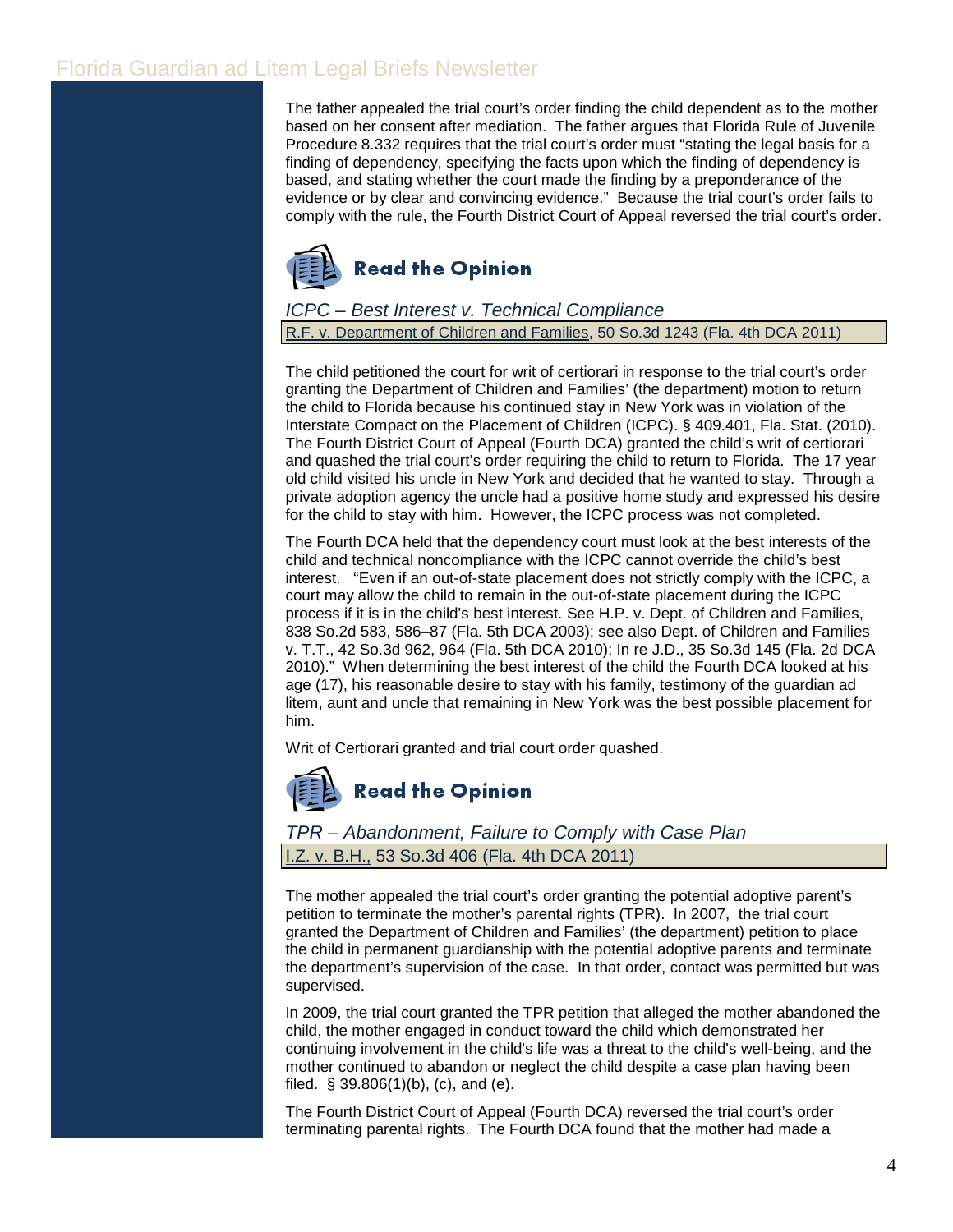"dedicated effort" to visit the child and only stopped visiting because of her incarceration and then when she was released, she was not permitted visitation with the child because the termination proceedings were pending. The mother had also sent the child a birthday card while she was incarcerated.

As to § [39.806\(1\)c,](http://www.leg.state.fl.us/Statutes/index.cfm?App_mode=Display_Statute&Search_String=&URL=0000-0099/0039/Sections/0039.806.html) the Fourth DCA held "the statute clearly provides that termination of one's parental rights is warranted where the parent's conduct toward the child or toward other children demonstrates a threat to the child's well-being. Evidence of a parent's mental health issues, without evidence that those issues have manifested themselves in behavior that poses a risk to the child's well-being, is insufficient to justify termination of parental rights under this subsection."

Finally, the Fourth DCA held that failure to comply with a case plan, standing alone, is not enough to terminate parental rights. [Colluci v. State Dep't of Health & Rehab.](http://web2.westlaw.com/find/default.wl?tf=-1&rs=WLW11.04&referencepositiontype=S&serialnum=1995248555&fn=_top&sv=Split&referenceposition=1144&pbc=D9AADD6E&tc=-1&ordoc=2024594827&findtype=Y&db=735&vr=2.0&rp=%2ffind%2fdefault.wl&mt=Westlaw)  Servs., 664 So.2d [1142, 1144 \(Fla. 4th DCA 1995\)](http://web2.westlaw.com/find/default.wl?tf=-1&rs=WLW11.04&referencepositiontype=S&serialnum=1995248555&fn=_top&sv=Split&referenceposition=1144&pbc=D9AADD6E&tc=-1&ordoc=2024594827&findtype=Y&db=735&vr=2.0&rp=%2ffind%2fdefault.wl&mt=Westlaw) (citing [In the Interest of R.W.,](http://web2.westlaw.com/find/default.wl?tf=-1&rs=WLW11.04&serialnum=1986143655&fn=_top&sv=Split&tc=-1&pbc=D9AADD6E&ordoc=2024594827&findtype=Y&db=735&vr=2.0&rp=%2ffind%2fdefault.wl&mt=Westlaw) 495 [So.2d 133 \(Fla.1986\)\)](http://web2.westlaw.com/find/default.wl?tf=-1&rs=WLW11.04&serialnum=1986143655&fn=_top&sv=Split&tc=-1&pbc=D9AADD6E&ordoc=2024594827&findtype=Y&db=735&vr=2.0&rp=%2ffind%2fdefault.wl&mt=Westlaw).



Fifth District Court of Appeal *Dependency-Sufficiency of Evidence* A.N.B. v. Department of Children and Families, 54 So.3d 1049 (Fla. 5th DCA 2011)

The mother appealed the private dependency action filed by maternal grandparents finding her son dependent. The mother argued that "(1) that there was insufficient evidence to support the trial court's finding of dependency; (2) that the trial court improperly based its ruling on the child's preference; and (3) that the trial court improperly excluded her boyfriend as a witness."

The Fifth District Court of Appeal (Fifth DCA) upheld the trial court's dependency order. That the trial court's finding of neglect was fully supported by the record. The Fifth DCA agreed with the mother, finding that the child's preference does not matter but held that the dependency was otherwise supported by the record.

Finally, the Fifth DCA held "mother failed to proffer the proposed witness' testimony … or explain its potential significance on appeal.., she has failed to establish reversible error as to this point on appeal. "

The Fifth DCA affirmed the trial court's dependency order.



# **Read the Opinion**

## Website Resources

*[Child Welfare Information Gateway](http://www.childwelfare.gov/)* connects child welfare and related professionals to comprehensive information and resources to help protect children and strengthen families. We feature the latest on topics from prevention to permanency, including child abuse and neglect, foster care, and adoption.

*[Child Welfare Resource Center on Legal and Judicial Issues.](http://www.abanet.org/child/rclji/education/home.html)* This page is dedicated to the topic of educational needs of vulnerable children, including those in foster care or homeless. You can search by type of document and/or by states.

## *[Legal Center for Foster Care and Education](http://www.abanet.org/child/education/home.shtml)*

The Legal Center FCE serves as a national technical assistance resource and information clearinghouse on legal and policy matters affecting the education of children in the foster care system. The Legal Center FCE provides expertise to states and constituents, facilitates networking to advance promising practices and reforms, and provides technical assistance and training to respond to the ever-growing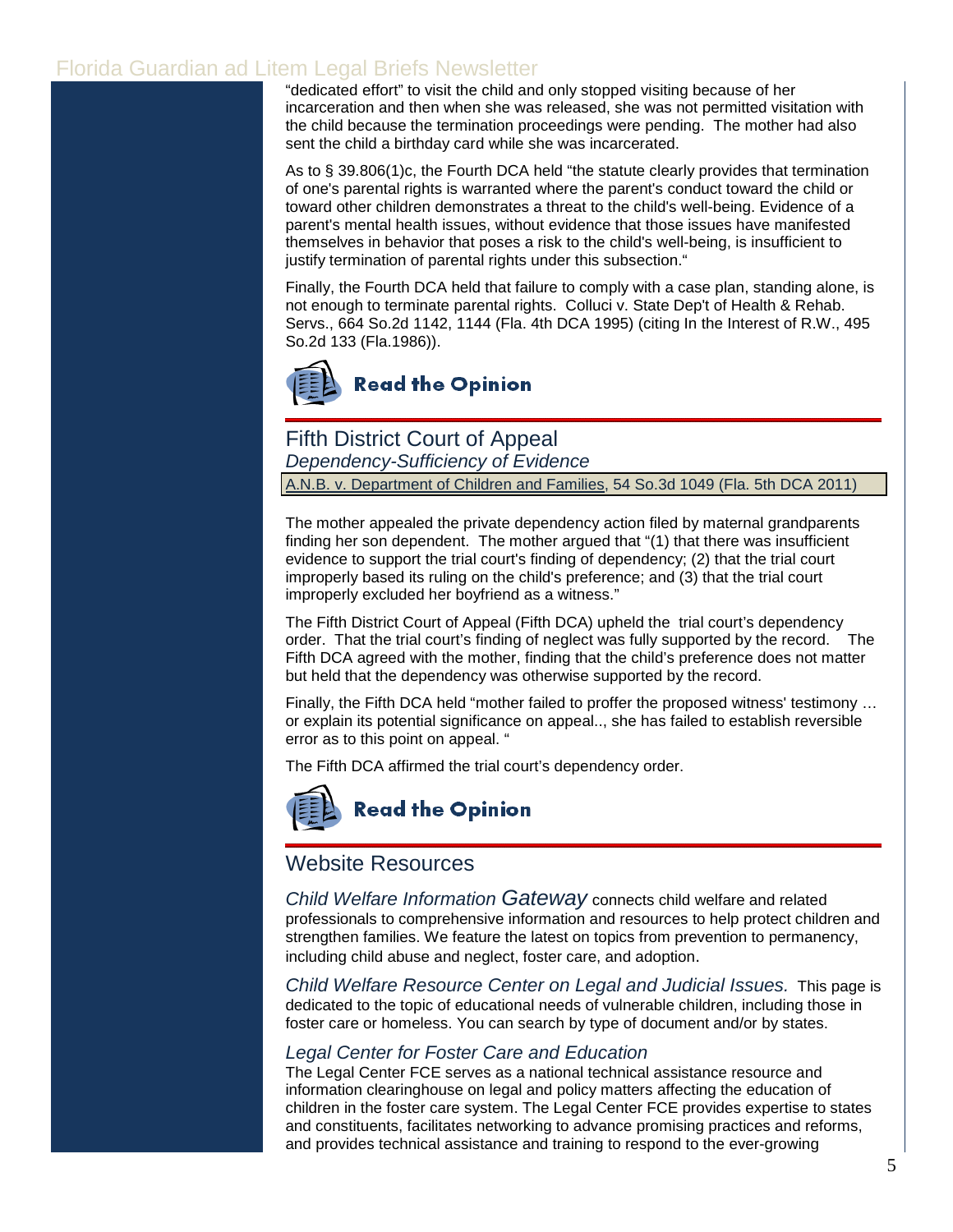demands for legal support and guidance. It sponsors [conference calls](http://www.abanet.org/child/education/conference.shtml) that focus on important and timely topics of interest to advocates working in the field of foster care and education.

*[Center for Child Welfare and Education.](http://www.cedu.niu.edu/ccwe/)* This center is a partnership between Northern Illinois University and the Department of Children & Family Services.

*[The National Evaluation and Technical Assistance Center for the](http://www.neglected-delinquent.org/nd/resources/library/neglected.asp)  [Education of Children and Youth who are Neglected, Delinquent, or At-](http://www.neglected-delinquent.org/nd/resources/library/neglected.asp)[Risk](http://www.neglected-delinquent.org/nd/resources/library/neglected.asp)*. The overarching mission of NDTAC is to improve educational programming for neglected and delinquent youth.

Resources above from *The [National Resource Center for Permanency and](http://www.hunter.cuny.edu/socwork/nrcfcpp/hottopics.html)  [Family Connections at the Hunter College School of Social Work.](http://www.hunter.cuny.edu/socwork/nrcfcpp/hottopics.html)* Their website is an absolute must for information, conference calls, studies and links to child welfare information across the web.



comments or suggestions - elizabeth.damski@gal.fl.gov